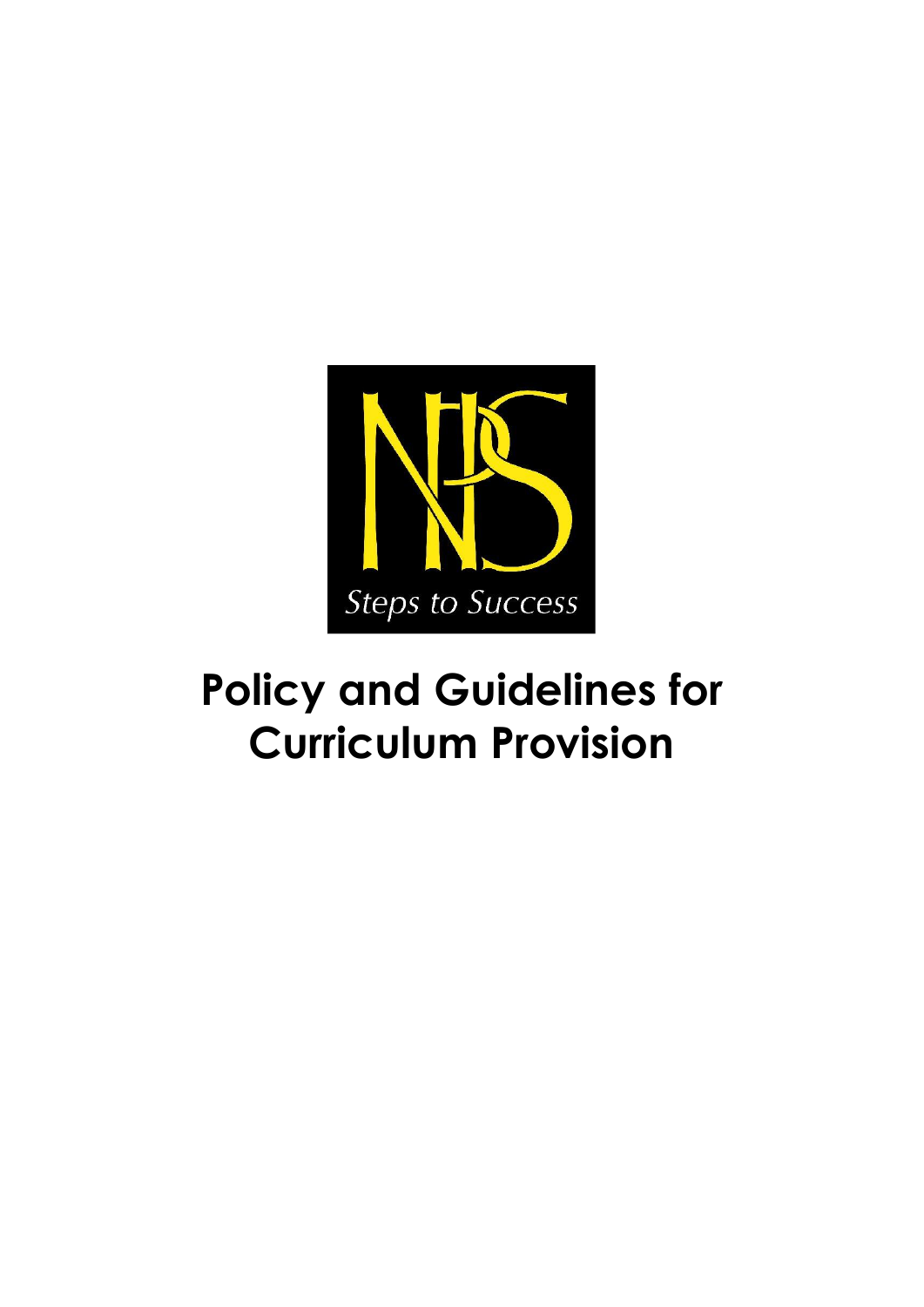### **Purpose**

The aims of Newcastle Preparatory School (NPS) are:

- To create a friendly, caring community where every individual is valued.
- To encourage pupils to reach their full potential in all aspects of life.
- To work in partnership with parents, nurturing and leading pupils towards a lifelong love of learning.

The Curriculum Policy enables the aims of the school to be fulfilled. NPS offers full time supervised education for pupils of compulsory school age.

### **Planning and Timetabling**

There are curriculum policies for every subject as well as medium and long term curriculum plans (curriculum maps). Detailed planning for each week is an important aspect of our provision and the Curriculum Lead monitors the work carefully. The curriculum offers the children experiences in linguistic, mathematical, scientific, technological, human and social, physical and aesthetic, as well as creative education. At NPS we pride ourselves on providing a holistic approach to learning including the use of topics and cross-curricular projects.

The timetable is organised to provide opportunities for such experiences and all parents receive a copy of their child's timetable. An extensive extra-curricular program enhances the provision, and this is reviewed termly. Opportunities are provided for the children to acquire important skills in speaking and listening, English and Maths. Daily speaking and listening opportunities are given for the children, which are age appropriate. English and Maths are core subjects and are therefore given high priority throughout school whilst allowing creativity and cross curricular links. The personal, social and health education reflects the ethos of NPS and upholds the school's aims. A detailed PSHE curriculum is provided and all children are involved in weekly PSHE lessons. The well-being of all children is of paramount importance and effective pastoral care underpins everything that we do. The PSHE program encourages respect for all people, paying particular regard to the protected characteristics set out in the 2010 Act (a). Regular monitoring takes place and the PSHE coordinator meets with staff to ensure that all children are happy and safe which are key elements of our school charter. Parents are given a copy of the charter and this is upheld by all members of our school community.

Detailed specifications for each subject of what is to be taught throughout the year for each year group taking that subject (i.e., schemes of work) can be found in the specific subject policies.

## **Inclusion**

At NPS the curriculum offered is appropriate for the ages and aptitudes of the children, including children identified by the school as having special educational needs (SEN) and those with an Education Health Care Plan (EHC). The SENCO, and a creative learning team, support children throughout school and work is differentiated appropriately. All teachers have a clear understanding of the needs of each child and assessment is thorough, following the school's assessment policy. The curriculum policies do not undermine the fundamental British values of democracy, the rule of